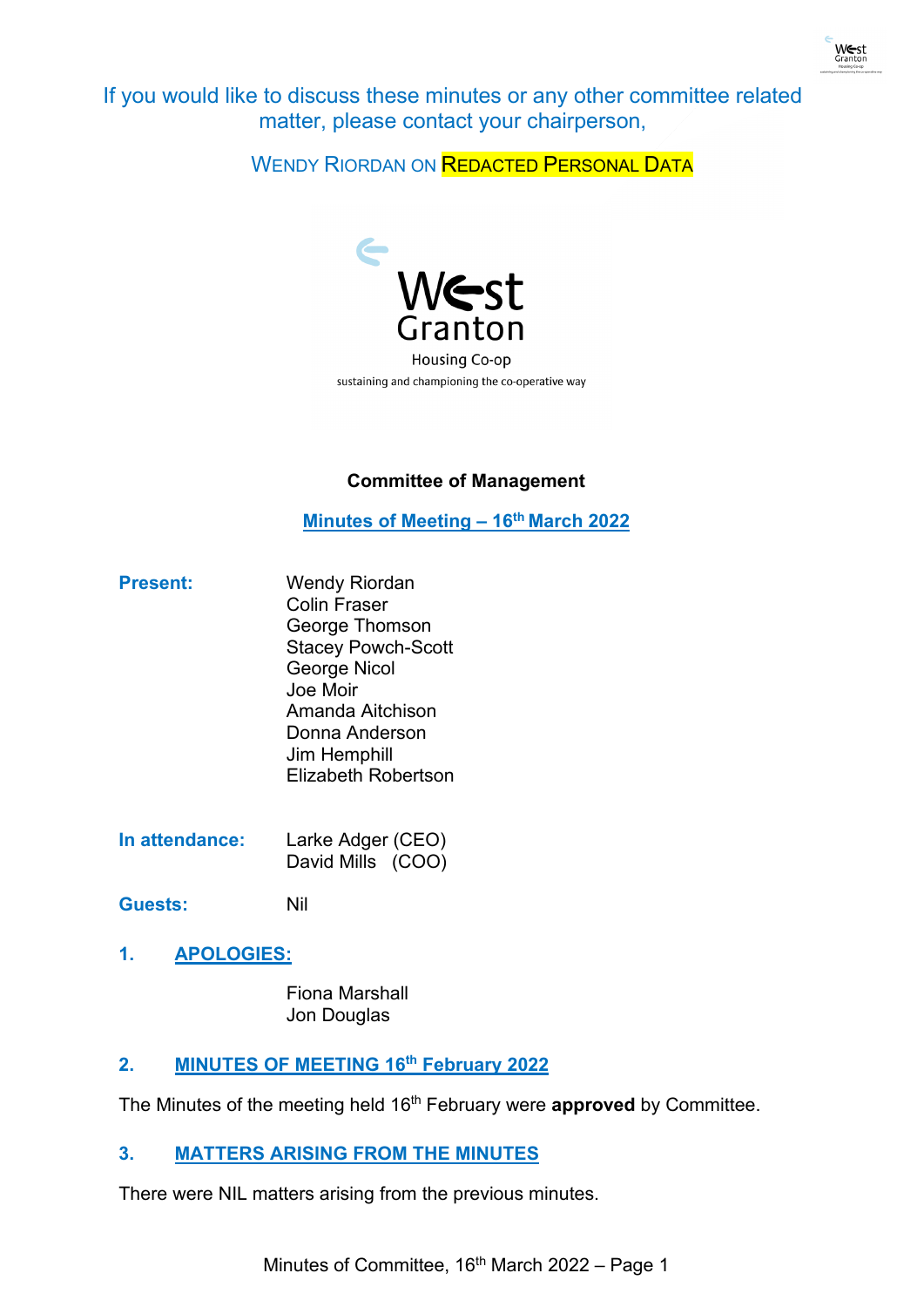# **4. DECLARATIONS OF INTEREST**

There were NIL declarations of Interest.

## **5. FINANCE & COMPANY ADMINISTRATION**

#### 5a. Cash in the Bank

All cash balances across the 5 x WGHC bank accounts were presented and a summary total provided, which stood at £1.68million. There was a decrease of £92k from the figure reported to Committee in February.

#### • **Committee noted the report.**

#### 5b. Annual Bad Debts Report 2022

Committee were presented with a report of all the former tenants who still owe money to WGHC and were asked to approve 'writing off' £728.95 in former rent arrears.

£4.1k of former rent arrears were identified as still being recoverable (subject to further legal actions) A further sum of £2.3k was identified as recoverable for recharges to tenants.

- **Committee noted the report.**
- **Committee noted the CEO 'writing off' the sum of £728.95**

#### 5c. Rent Policy 2022-23

The new Rent Policy (**Appendix 1**) was presented to Committee for approval, allowing for the 4% annual increase in rent, following tenant consultation.

• **Committee approved the 2022-23 Rent Policy.** 

#### 5d. Financial Audit Plan 2022-23 (Chiene & Tait)

Committee were presented with an audit timeline from WGHC external auditors, Chiene & Tait) giving indicative dates for the 3 stages (planning, fieldwork, completion) of the audit process.

• **Committee approved Chiene & Tait's 2022-23 audit plan.** 

#### 5e. Budgets and 30 year statement of Cash Flow

Committee were presented with both the 2022-23 budget and the 30 year statement of anticipated cash flow (**Appendix 2**). Committee were asked to authorise the 2022-23 Budget and the 30 Year Statement of Cash Flow 2022-2052 for insertion into the WGHC Business Plan 2022-25 and to inform the SHR Return of the Five Year Financial Projections.

- **Committee approved the 2022/23 budget.**
- **Committee approved the 2022-2027 budget in preparation for the Five Year Financial Projection (FYFP) return for the Scottish Housing Regulator (SHR)**
- **Committee approved the 30 year statement of Cash Flow**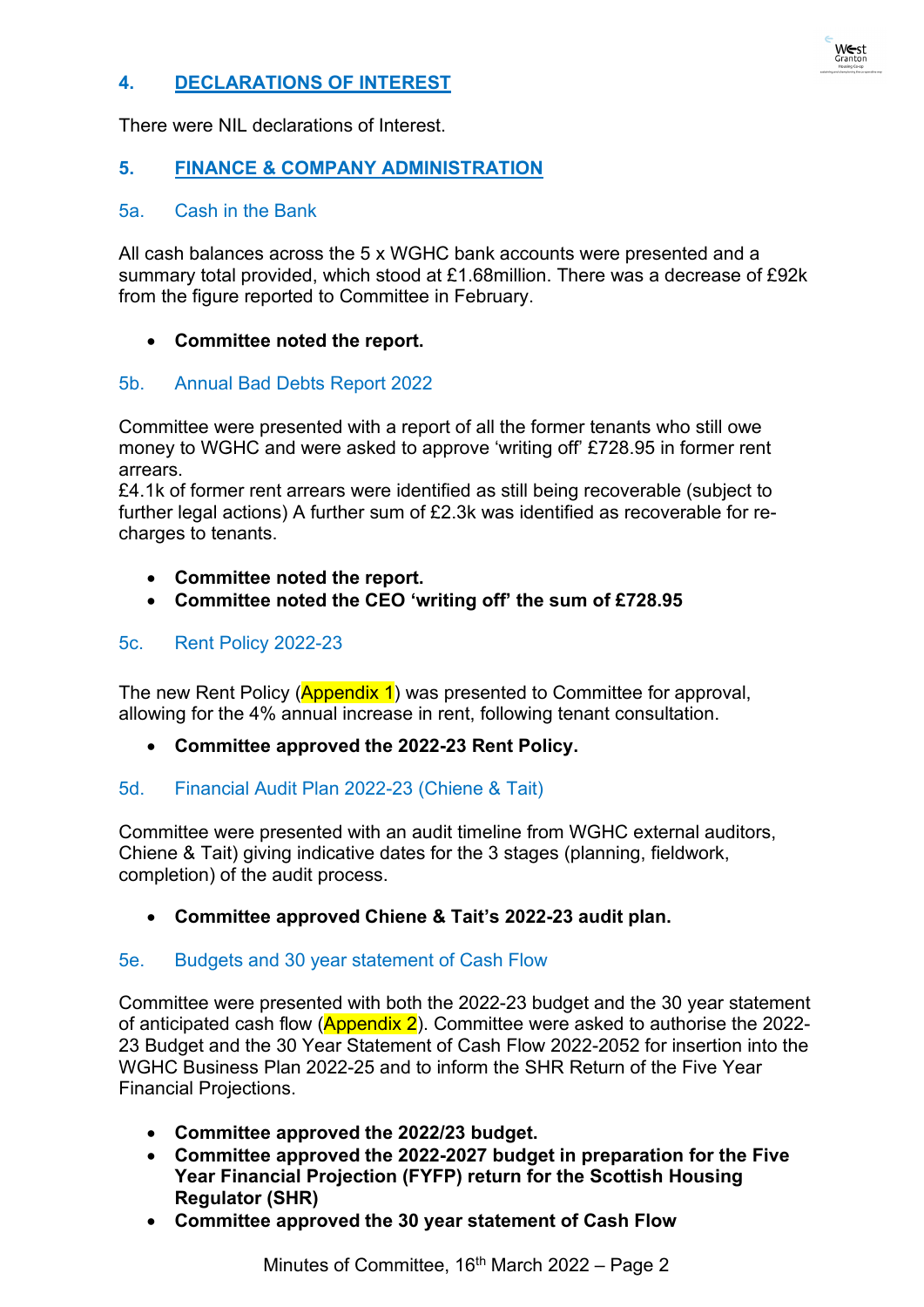

• **Committee requested an article for the website re: security lights replacement**

#### 5f. Prospect Community Housing to continue to act as the financial agent to **WGHC**

The CEO has agreed with Prospect Community Housing Association a renewal for them to continue to act as our financial agent for 2022-23.

The CEO reports that Prospect provide an excellent service to WGHC and as part of ARCHIE, WGHC enjoy exceptional value for money for the services they provide to WGHC.

## • **Committee noted the report.**

## **6. GOVERNANCE**

#### 6a. Notifiable Events

Committee were updated on Notifiable Events with SHR. The notifiable event with regard to adoption of the 2020 model rules approved by the F.C.A. has now been closed down by the Scottish Housing Regulator

#### • **Committee noted the report.**

Committee were updated on the Notifiable Event pertaining to breaches of the code of conduct by committee members and the training action plan being implemented to ensure ongoing and future governing body member governance compliance.

• **Committee noted the updated from the CEO.** 

#### 6b. Committee Governance Draft Action Plan

Following a recent Notifiable Event, the Scottish Housing Regulator expressed concern around the decision making of the Committee of Management when it came to applying the same sanctions to two Committee Members who had been found to breach the code of conduct (one minor and one serious).

In order to achieve this, the Chairperson has been working hard with Governance Consultants May Murray to write up an Action Plan for Committee. At the February Committee Meeting, the Committee collectively reviewed the Governance Plan. The CEO has now taken all their requirements on board and has now completed the Governance Plan for Committee to again consider and approve. (Appendix 3)

## • **Committee agreed to formally approve the plan before it is submitted to the Scottish Housing Regulator.**

#### 6c. Risk Register 2022-23

The main items in the Risk Register were suggestions from Committee Members who attended the Annual Strategy Away Day with May Murray LLP, the CEO and the COO. Committee were asked to discuss and to consider if there are any further risks they wish to be included.  $(Appendix 4)$ 

• **Committee approved the Risk Register 2022-23 and noted that following its approval it will be form part of the WGHC Business Plan for 2022-23.**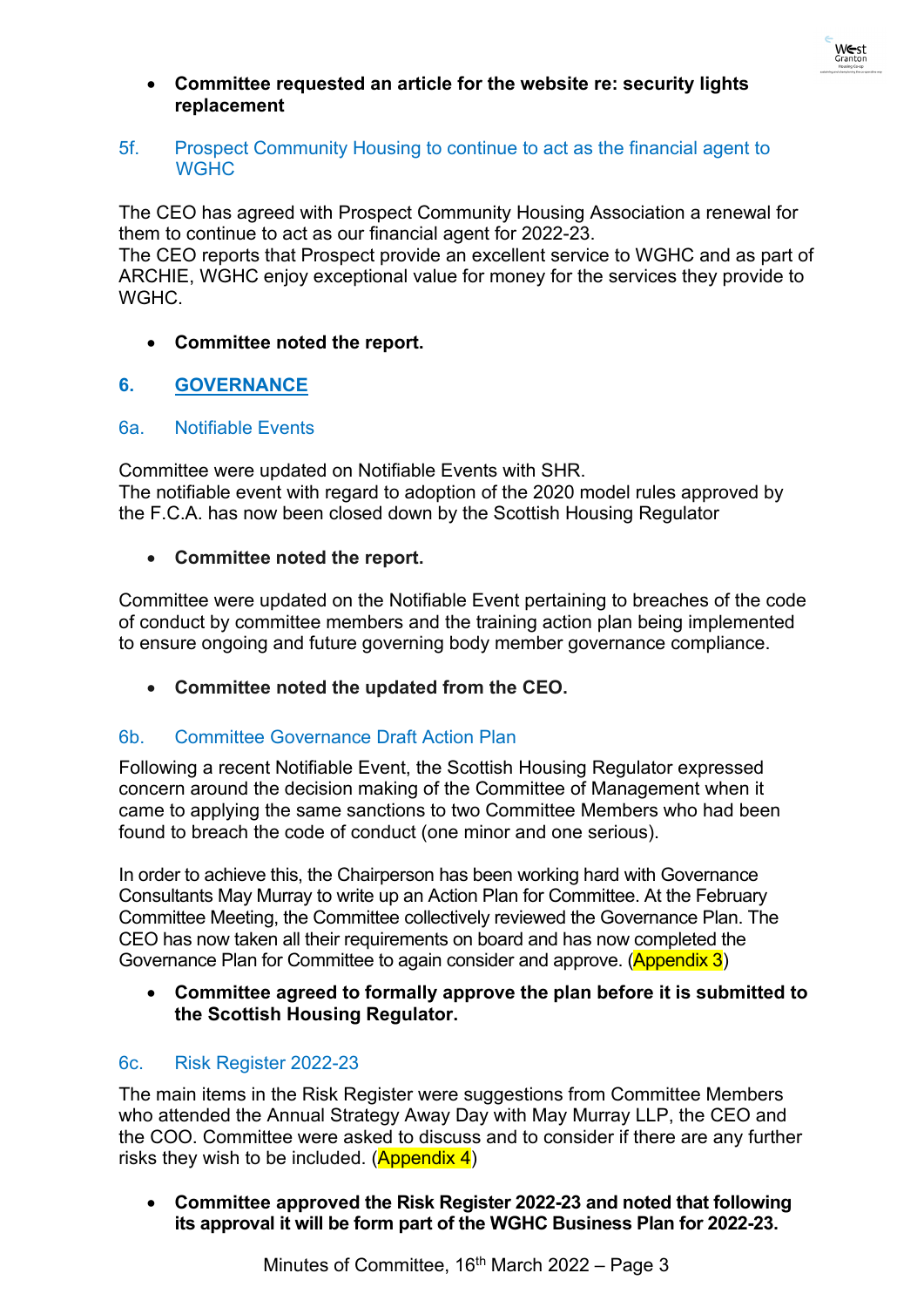

Every year, WGHC sets its own performance benchmarks. Committee are asked to approve these. If approved, the performance benchmarks will be communicated to all staff and then placed into the Business Plan. The biggest change noted is the reduction in time, by one week, allocated to relet a vacant property. Committee were firm in their belief that this decision is correct and that, next year, it might be beneficial to reduce the relet time by a further week.

• **Committee approved the performance benchmarks for 2022-23.**

## 6e. Draft Business Plan 2022-25

Committee were asked to consider the draft Business Plan (Appendix 5) for 2022-25. This was a revision from last year's plan. The plan should be fully reviewed for 2023-26.

• **Committee approved the draft 2022-25 Business Plan**

## 6f. Draft Health & Safety Policy

A revised draft Health & Safety Policy ( $\Delta$ ppendix 6) was presented for approval by Committee.

- **Committee approved the draft Health & Safety Policy**
- **Committee members all signed the relevant page of the policy acknowledging their responsibilities as governing body members.**

#### 6g. Draft Debt Management Policy

A revised draft Debt Management Policy (Appendix 7) was presented to committee for approval.

#### • **Committee approved the draft Debt Management Policy**

#### 6h. ICT Annual Data Compliance Declaration to Committee

In accordance with good practice the COO is required to make an annual statement to Committee to confirm that WGHC is complying with relevant legislation in relation to Information and Communications Technology (ICT).

• **Committee noted the report.**

#### 6i. Meet the Staff and Staffing Update

Staff members joined the meeting and introduced themselves to committee members, indicating their name, job title, brief role description, years served at WGHC and what they liked most about working at WGHC.

A separate report was discussed with committee regarding the 14 month situation of the Housing Manager.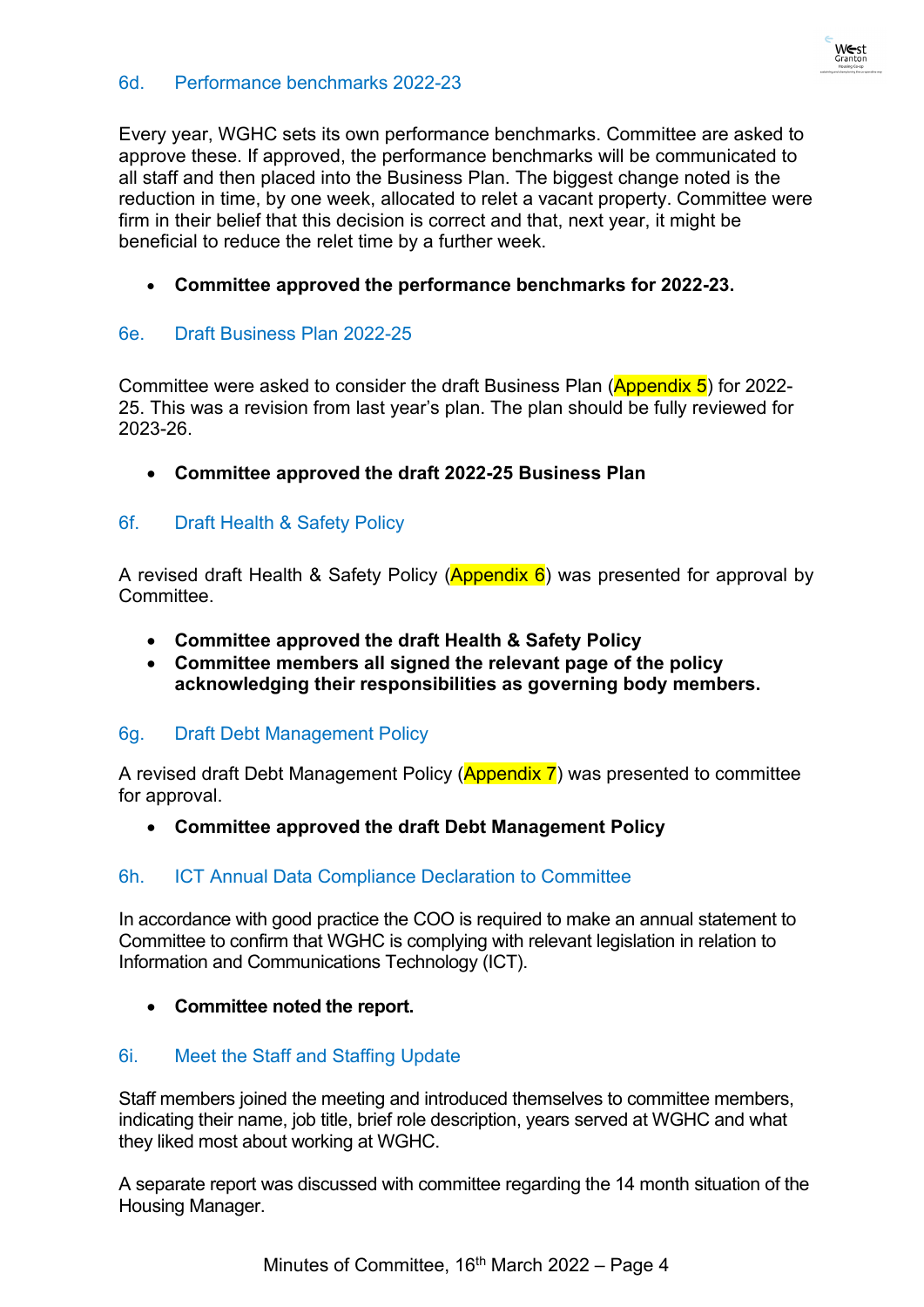

A separate report was discussed to 'buy back' untaken leave for the CEO, COO and Maintenance Manager. The primary reason that leave was untaken was due to picking up additional workload due the absence of the Housing Manager.

CEO @ 18 days leave COO @ 10 days leave MM  $\omega$  5 day leave

- **Committee were pleased to meet staff and thanked them for giving their time**
- **Committee noted the report re: Housing Manager**
- **Committee approved 'buying back' 33 days leave as indicated above**

# 6j Governance and Compliance Report

Committee were provided with an overview of Governance & Compliance within WGHC including assurance with regard to policy, procedures, statutory returns etc. The G&C Manager confirmed that WGHC have not received any FOI requests or SARs during the past month. A brief description of a potential data breach was discussed with committee. It was re-iterated that there was one SHR notifiable event reported and recorded.

# • **Committee noted the report.**

# 6k. Use of the Company Seal and Membership

Since the last meeting:

- There was 1 Sole to Joint Membership Membership No: 445 08th March 2022
- There was 1 New Membership Membership No: 767 18<sup>th</sup> February 2022
- There was 1 Joint to Sole Membership Membership No: 585 21st February 2022
- **Committee noted the report.**

# **7. HEALTH & SAFETY**

The WGHC Health and Safety Committee had met and, aside from some minor operational elements, there were no health and safety incidents to report to committee. The COO updated committee that there were NIL outstanding actions form the Health & Safety Audit and the Fire Risk Assessment.

• **Committee noted the report.**